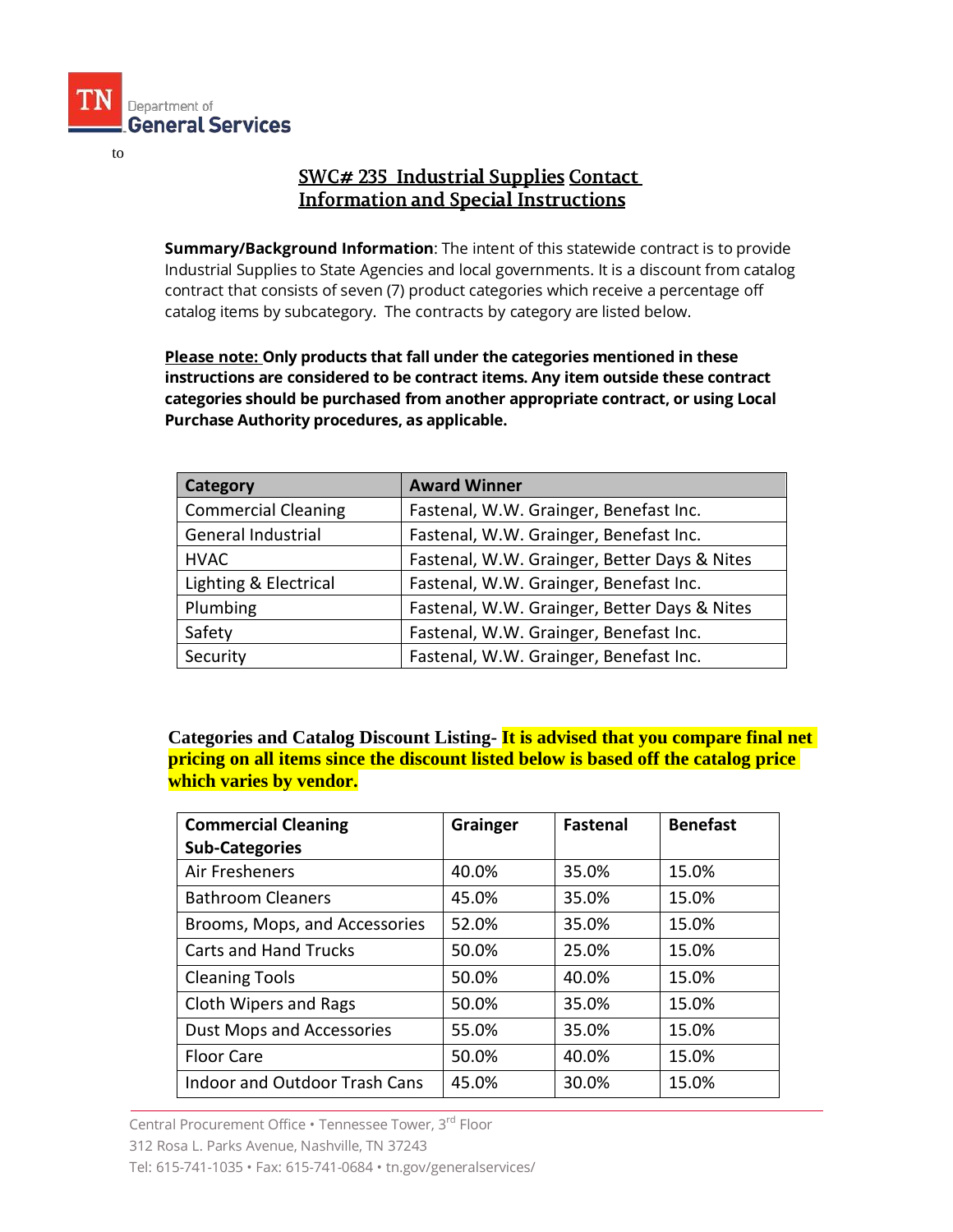

| Industrial Chemicals     | 50.0% | 35.0% | 15.0% |
|--------------------------|-------|-------|-------|
| Urinal Screens           | 40.0% | 30.0% | 15.0% |
| Wet Mops and Accessories | 53.0% | 40.0% | 15.0% |

| <b>Industrial Supplies Sub-</b>                  | <b>Grainger</b> | <b>Fastenal</b> | <b>Benefast</b> |
|--------------------------------------------------|-----------------|-----------------|-----------------|
| <b>Categories</b>                                |                 |                 |                 |
| Abrasives                                        | 35.0%           | 30.0%           | 15.0%           |
| <b>Batteries</b>                                 | 50.0%           | 30.0%           | 15.0%           |
| <b>Bolt Assortment Kits</b>                      | 55.0%           | 60.0%           | 15.0%           |
| Cable and Wire Rope                              | 47.0%           | 45.0%           | 15.0%           |
| Cargo Tie Downs                                  | 50.0%           | 35.0%           | 15.0%           |
| <b>Carts and Hand Trucks</b>                     | 50.0%           | 25.0%           | 15.0%           |
| <b>Ceiling Tiles</b>                             | 45.0%           | 30.0%           | 10.0%           |
| <b>Chains and Ratchet Sets</b>                   | 50.0%           | 40.0%           | 10.0%           |
| <b>Clear Plastic Bags</b>                        | 47.0%           | 30.0%           | 10.0%           |
| <b>Concrete Repair Products</b>                  | 55.0%           | 30.0%           | 10.0%           |
| <b>Fasteners</b>                                 | 55.0%           | 60.0%           | 15.0%           |
| Generators                                       | 35.0%           | 25.0%           | 10.0%           |
| <b>Hand Tools</b>                                | 35.0%           | 35.0%           | 10.0%           |
| <b>Hydraulics</b>                                | 30.0%           | 30.0%           | 10.0%           |
| Ladders, Platforms and<br>Scaffolding            | 50.0%           | 27.0%           | 15.0%           |
| <b>Landscaping Tools</b>                         | 47.0%           | 35.0%           | 10.0%           |
| Lubricants                                       | 35.0%           | 30.0%           | 10.0%           |
| Machining                                        | 30.0%           | 25.0%           | 10.0%           |
| Packaging Wrap and<br>Accessories                | 50.0%           | 25.0%           | 10.0%           |
| Pneumatic Compressors, Tools,<br>and Accessories | 37.0%           | 30.0%           | 10.0%           |
| <b>Power Tools and Accessories</b>               | 27.0%           | 32.0%           | 10.0%           |
| <b>Push Mower Parts</b>                          | 25.0%           | 25.0%           | 10.0%           |
| Racks, Shelving, and Pallet<br>Racks             | 47.0%           | 30.0%           | 10.0%           |
| Saw Blades                                       | 38.0%           | 32.0%           | 15.0%           |
| <b>Sealants and Cements</b>                      | 45.0%           | 30.0%           | 10.0%           |

Central Procurement Office • Tennessee Tower, 3<sup>rd</sup> Floor

312 Rosa L. Parks Avenue, Nashville, TN 37243

Tel: 615-741-1035 • Fax: 615-741-0684 • tn.gov/generalservices/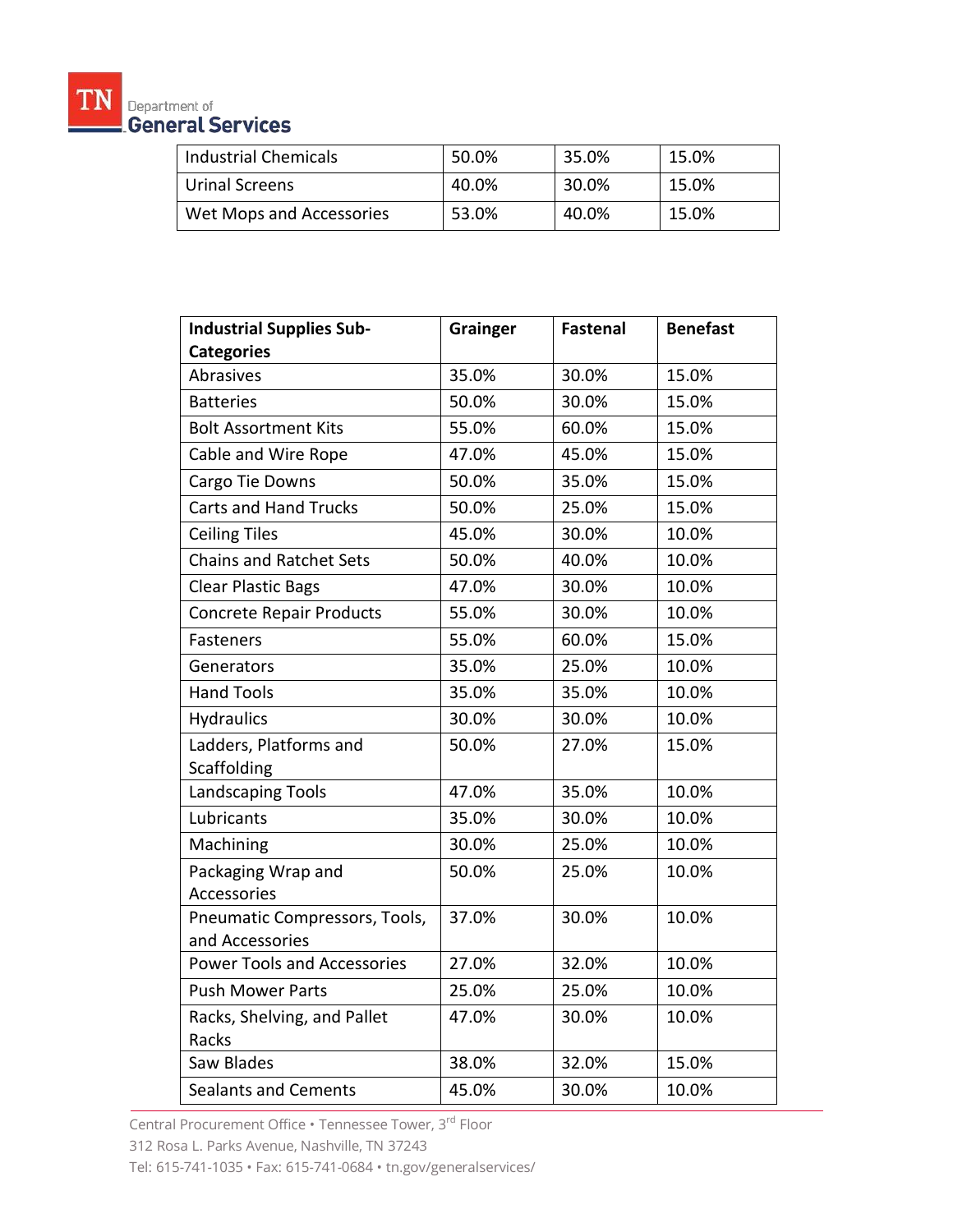

| Storage Bins, Lockers and Tanks | 47.0% | 30.0% | 10.0% |
|---------------------------------|-------|-------|-------|
| Tapes                           | 47.0% | 30.0% | 10.0% |
| <b>Test Instruments</b>         | 25.0% | 25.0% | 10.0% |
| Welders and                     | 32.0% | 35.0% | 10.0% |
| Accessories/Equipment           |       |       |       |
| <b>Work Benches</b>             | 47.0% | 25.0% | 10.0% |

| <b>HVAC Sub-Categories</b>     | Grainger | <b>Fastenal</b> | <b>Brighter</b> |
|--------------------------------|----------|-----------------|-----------------|
|                                |          |                 | Days& Nites     |
| Air Conditioner Accessories    | 40.0%    | 35.0%           | 8.0%            |
| <b>Electric Fans</b>           | 40.0%    | 30.0%           | 8.0%            |
| <b>HVAC Parts and Supplies</b> | 40.0%    | 35.0%           | 11.0%           |
| <b>HVAC Thermostats and</b>    | 35.0%    | 30.0%           | 11.0%           |
| Controllers                    |          |                 |                 |
| <b>Pleated Filters</b>         | 55.0%    | 40.0%           | 11.0%           |
| <b>Refrigeration Supplies</b>  | 35.0%    | 30.0%           | 5.0%            |

| <b>Lighting Sub-Categories</b>           | Grainger | <b>Fastenal</b> | <b>Benefast</b> |
|------------------------------------------|----------|-----------------|-----------------|
| <b>Ballast &amp; Lamp Recycling Kits</b> | 50.0%    | 30.0%           | 10.0%           |
| <b>Circuit Breakers and Fuses</b>        | 55.0%    | 35.0%           | 10.0%           |
| <b>Clamp Meters</b>                      | 30.0%    | 30.0%           | 10.0%           |
| <b>Electric Motors and Accessories</b>   | 40.0%    | 30.0%           | 10.0%           |
| <b>Electrical Safety Accessories</b>     | 45.0%    | 35.0%           | 10.0%           |
| <b>Extension Cords</b>                   | 40.0%    | 35.0%           | 10.0%           |
| <b>Fixtures</b>                          | 50.0%    | 30.0%           | 10.0%           |
| Flashlights                              | 50.0%    | 30.0%           | 10.0%           |
| <b>Fluorescent Lamps</b>                 | 57.0%    | 30.0%           | 10.0%           |
| <b>General Purpose AC Motors</b>         | 40.0%    | 30.0%           | 10.0%           |
| Head Lamps                               | 50.0%    | 30.0%           | 10.0%           |
| <b>LED Lamps</b>                         | 53.0%    | 30.0%           | 10.0%           |
| <b>Metal Halide Lamps</b>                | 45.0%    | 30.0%           | 10.0%           |
| Plugs                                    | 55.0%    | 35.0%           | 10.0%           |
| <b>Security Lights</b>                   | 46.0%    | 30.0%           | 10.0%           |
| Solenoids                                | 45.0%    | 40.0%           | 10.0%           |
| Switches                                 | 50.0%    | 35.0%           | 10.0%           |
| <b>Tapes</b>                             | 45.0%    | 30.0%           | 10.0%           |

Central Procurement Office • Tennessee Tower, 3<sup>rd</sup> Floor

312 Rosa L. Parks Avenue, Nashville, TN 37243

Tel: 615-741-1035 • Fax: 615-741-0684 • tn.gov/generalservices/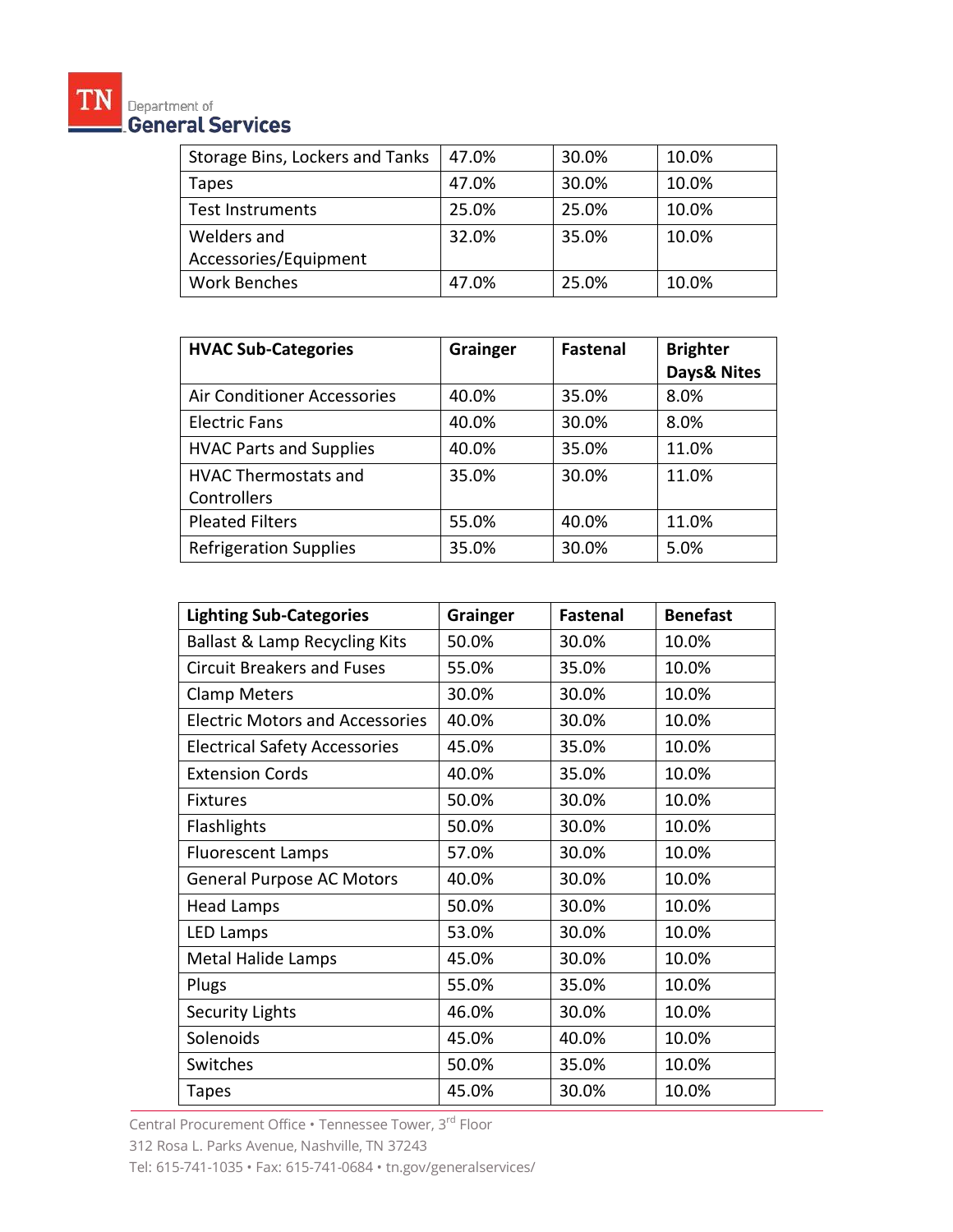

| Terminals                  | 47.0% | 35.0% | 10.0% |
|----------------------------|-------|-------|-------|
| Test Instruments           | 25.0% | 25.0% | 10.0% |
| Wire, Conduit, Cables, and | 45.0% | 35.0% | 10.0% |
| Accessories                |       |       |       |

| <b>Plumbing Sub-Categories</b>      | Grainger | <b>Fastenal</b> | <b>Brighter</b> |
|-------------------------------------|----------|-----------------|-----------------|
|                                     |          |                 | Days & Nites    |
| <b>Ball Valves</b>                  | 40.0%    | 25.0%           | 18.0%           |
| <b>Bathroom Hardware</b>            | 50.0%    | 30.0%           | 12.0%           |
| <b>Copper Pipes and Accessories</b> | 50.0%    | 35.0%           | 12.0%           |
| Diaphragm Pumps                     | 40.0%    | 20.0%           | 12.0%           |
| Faucet/Valve Replacement            | 50.0%    | 40.0%           | 18.0%           |
| Parts                               |          |                 |                 |
| <b>Faucets</b>                      | 43.0%    | 40.0%           | 17.0%           |
| <b>Fixtures</b>                     | 45.0%    | 30.0%           | 17.0%           |
| Galvanized Pipes and                | 40.0%    | 35.0%           | 17.0%           |
| Accessories                         |          |                 |                 |
| Gas Engine Water & Trash            | 33.0%    | 20.0%           | 17.0%           |
| Pumps                               |          |                 |                 |
| <b>Gasket Materials</b>             | 35.0%    | 35.0%           | 17.0%           |
| Hose Couplers & Accessories         | 43.0%    | 40.0%           | 17.0%           |
| <b>Hydronic Heating</b>             | 45.0%    | 25.0%           | 17.0%           |
| Levels                              | 30.0%    | 25.0%           | 17.0%           |
| <b>PVC Pipes and Accessories</b>    | 47.0%    | 35.0%           | 11.0%           |
| Sewage Ejectors, Submersible &      | 38.0%    | 30.0%           | 11.0%           |
| <b>Sump Pumps</b>                   |          |                 |                 |
| <b>Shut-Off Valves</b>              | 45.0%    | 25.0%           | 11.0%           |
| Solenoids                           | 45.0%    | 40.0%           | 11.0%           |
| <b>Test Instruments</b>             | 25.0%    | 25.0%           | 11.0%           |
| <b>Thermostatic Mixing Valve</b>    | 45.0%    | 25.0%           | 11.0%           |
| <b>Toilets and Accessories</b>      | 40.0%    | 40.0%           | 11.0%           |
| <b>Tubs and Showers</b>             | 45.0%    | 35.0%           | 18.0%           |
| <b>Valve Caps</b>                   | 35.0%    | 25.0%           | 11.0%           |
| <b>Water Filters</b>                | 45.0%    | 40.0%           | 11.0%           |
| <b>Water Fountains</b>              | 45.0%    | 35.0%           | 8.0%            |
| Water Heaters up to 100             | 45.0%    | 40.0%           | 5.0%            |
| Gallons                             |          |                 |                 |

Central Procurement Office • Tennessee Tower, 3<sup>rd</sup> Floor 312 Rosa L. Parks Avenue, Nashville, TN 37243 Tel: 615-741-1035 • Fax: 615-741-0684 • tn.gov/generalservices/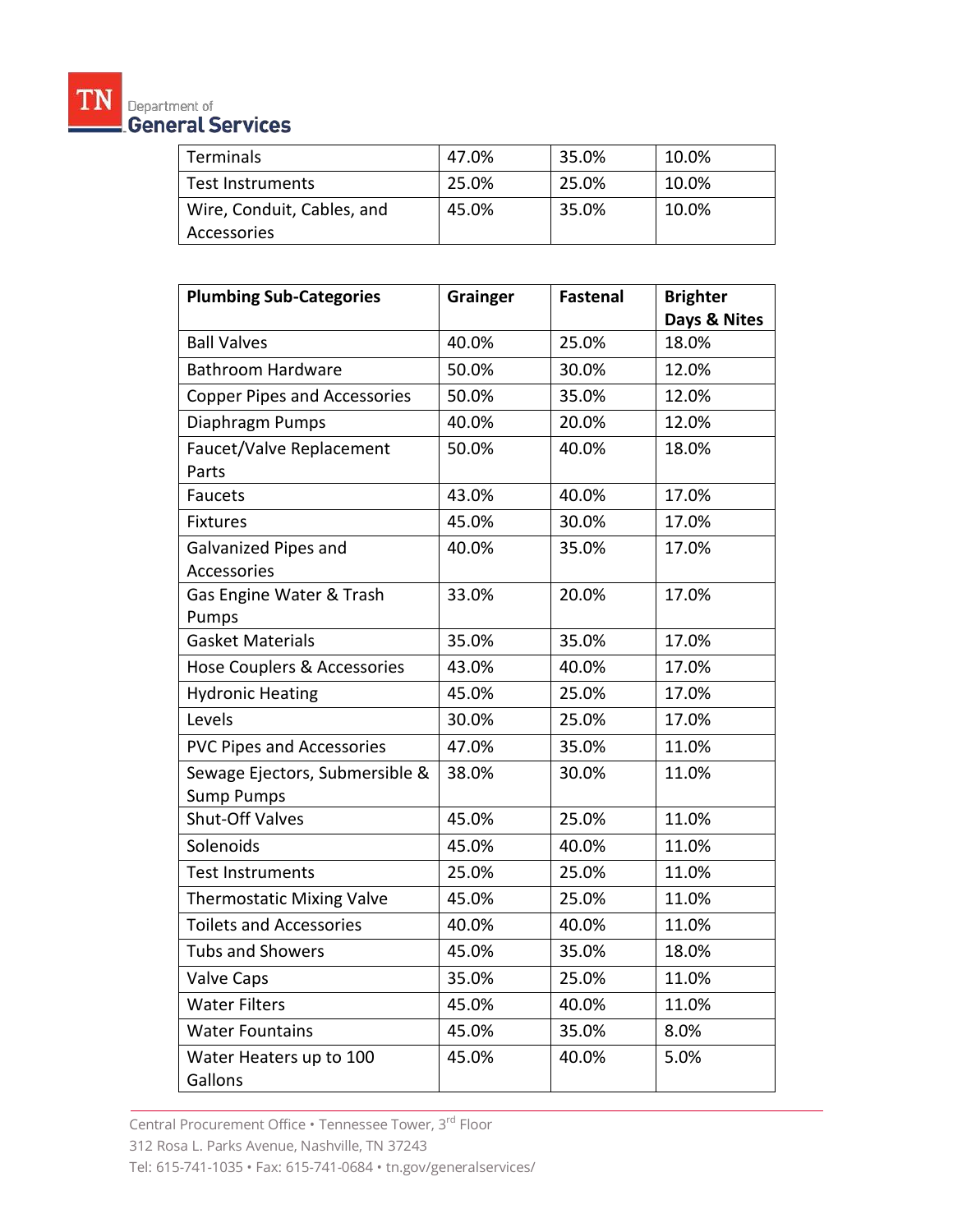

| <b>Safety Sub-Categories</b>         | Grainger | <b>Fastenal</b> | <b>Benefast</b> |
|--------------------------------------|----------|-----------------|-----------------|
| <b>Cooling Products</b>              | 37.0%    | 35.0%           | 10.0%           |
| <b>Detection and Alarm Devices</b>   | 30.0%    | 25.0%           | 10.0%           |
| Disposable Gloves                    | 53.0%    | 40.0%           | 15.0%           |
| Earplugs                             | 47.0%    | 30.0%           | 15.0%           |
| <b>Electrical Safety Accessories</b> | 45.0%    | 30.0%           | 10.0%           |
| <b>Environmental and Industrial</b>  | 50.0%    | 35.0%           | 10.0%           |
| Oil Sorbents                         |          |                 |                 |
| Ergonomics                           | 47.0%    | 30.0%           | 10.0%           |
| Eye Wash & Drench Shower             | 47.0%    | 30.0%           | 10.0%           |
| Products                             |          |                 |                 |
| <b>Fall Protection</b>               | 42.0%    | 30.0%           | 15.0%           |
| <b>Hard Hats and Accessories</b>     | 50.0%    | 30.0%           | 15.0%           |
| Marking and Safety Tape              | 45.0%    | 30.0%           | 15.0%           |
| Non-Disposable Gloves                | 50.0%    | 40.0%           | 15.0%           |
| <b>Respirator Mask</b>               | 45.0%    | 35.0%           | 10.0%           |
| <b>Safety Cans</b>                   | 50.0%    | 30.0%           | 10.0%           |
| Safety Signs                         | 47.0%    | 30.0%           | 15.0%           |
| Safety Eyewear                       | 55.0%    | 30.0%           | 15.0%           |
| Security Lights and Signs            | 47.0%    | 30.0%           | 10.0%           |
| <b>Tarps</b>                         | 40.0%    | 30.0%           | 10.0%           |

| <b>Security Sub-Categories</b>          | Grainger | <b>Fastenal</b> | <b>Benefast</b> |
|-----------------------------------------|----------|-----------------|-----------------|
| Dead Bolt Locks                         | 40.0%    | 50.0%           | 10.0%           |
| Door Handles, Locks, and<br>Accessories | 40.0%    | 50.0%           | 10.0%           |
| Lock Boxes & Key Cabinets               | 30.0%    | 55.0%           | 10.0%           |

Central Procurement Office • Tennessee Tower, 3<sup>rd</sup> Floor 312 Rosa L. Parks Avenue, Nashville, TN 37243 Tel: 615-741-1035 • Fax: 615-741-0684 • tn.gov/generalservices/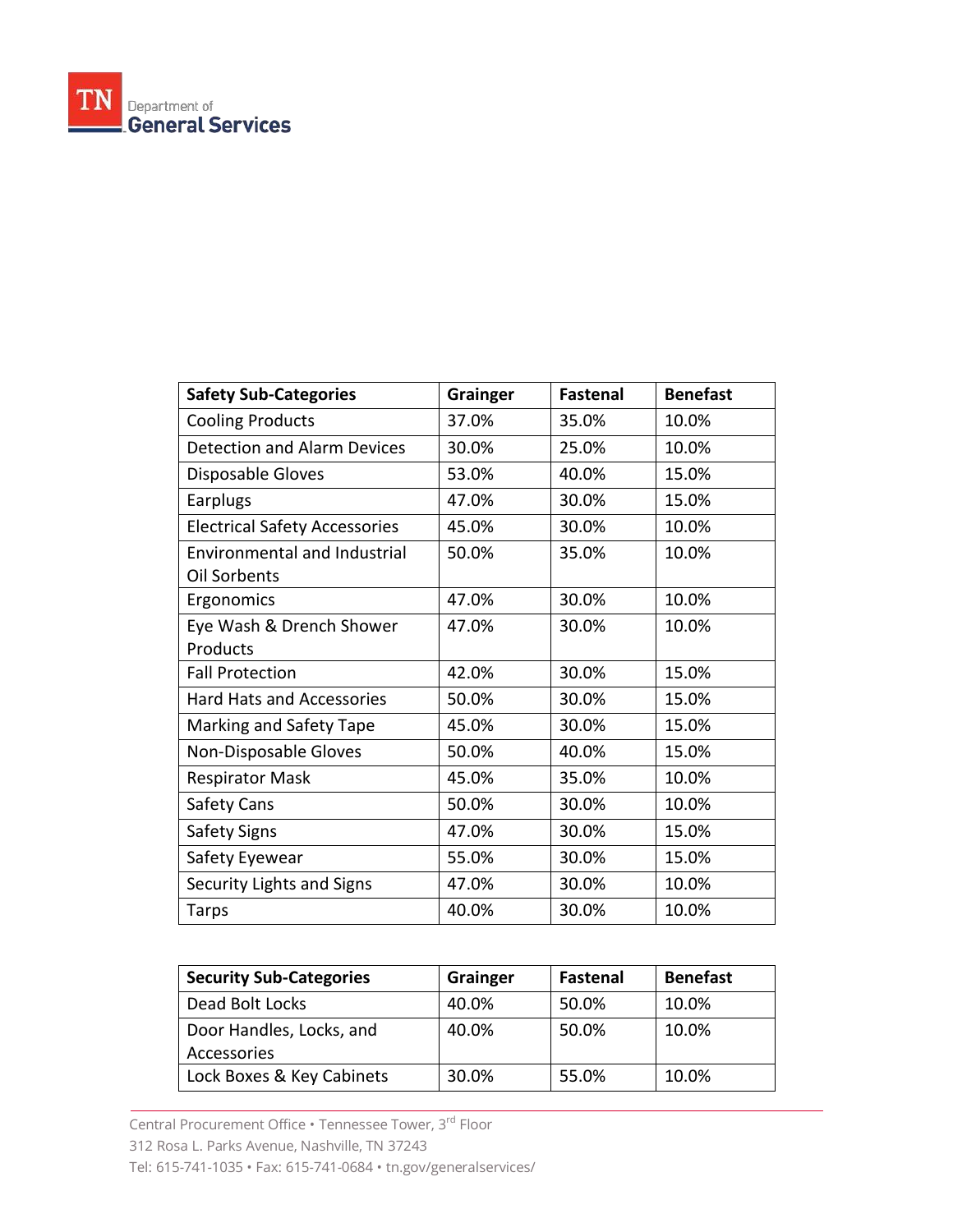

| Padlocks                        | 25.0% | 55.0% | 10.0% |
|---------------------------------|-------|-------|-------|
| <b>Safety Barriers and Tape</b> | 30.0% | 40.0% | 10.0% |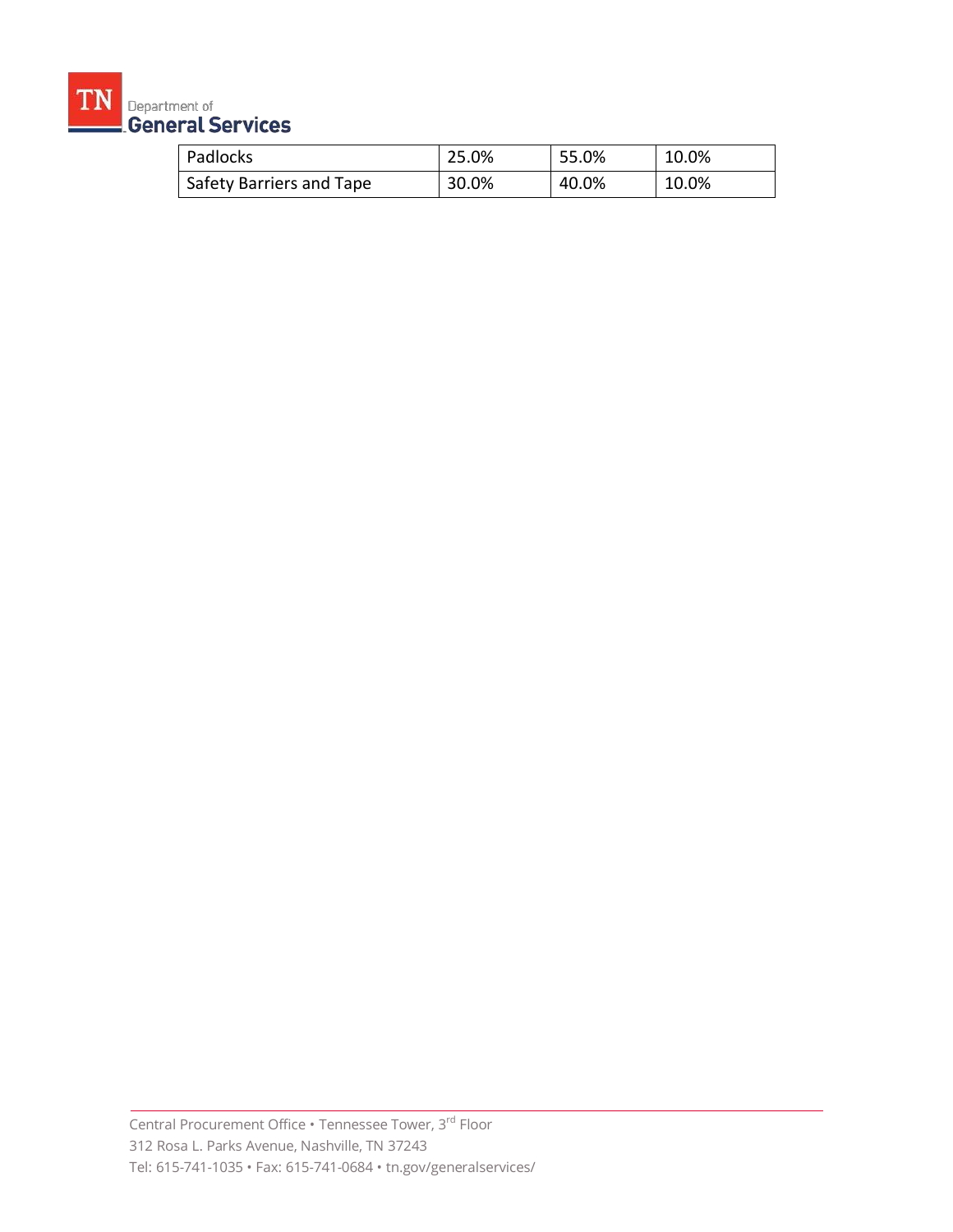

#### **State Contract Administrator:**

Michael Neely Category Specialist Central Procurement Offic[e](mailto:Douglas.Whitcomb@tn.gov) [\(615\)](mailto:Douglas.Whitcomb@tn.gov) 741-5971 [Michael.T.Neely@tn.gov](mailto:Michael.T.Neely@tn.gov) Please contact me with any questions about additional volume discounts, or pricing concerns.

### **Vendor Contact Information:**

| Company name               | Grainger                 |
|----------------------------|--------------------------|
| <b>Contract Number</b>     | 62707                    |
| Vendor Number              | 0000000499               |
| Name of contact person     | Nate Nevala              |
| Position of contact        | Government Sales Manager |
| Phone number(s) of contact | 763-232-0245             |
| Email address of contact   | Nare.Nevala@Grainger.com |
|                            |                          |

| Company name               |
|----------------------------|
| <b>Contract Number</b>     |
| Vendor Number              |
| Name of contact person     |
| Position of contact        |
| Phone number(s) of contact |
| Email address of contact   |

Company name Fastenal Contract Number 62716 Vendor Number 0000000594 Name of contact person Bill Franssen Position of contact **Director of Sales** Phone number(s) of contact 757-342-6123 Email address of contact [Wfransse@fastenal.com](mailto:Wfransse@fastenal.com)

**Benefast** 62715 0000220488 Tawnee Bennett Contract Administrator 615-331-3747 [Tawnee@Benefast.com](mailto:Tawnee@Benefast.com)

Company name Brighter Days & Nites<br>
Contract Number 62718 Contract Number Vendor Number 0000000317 Name of contact person Chanel Sallie Position of contact **Contract Administrator** Phone number(s) of contact 901-775-1902 Email address of contact [csallie@bdnincorp.com](mailto:csallie@bdnincorp.com)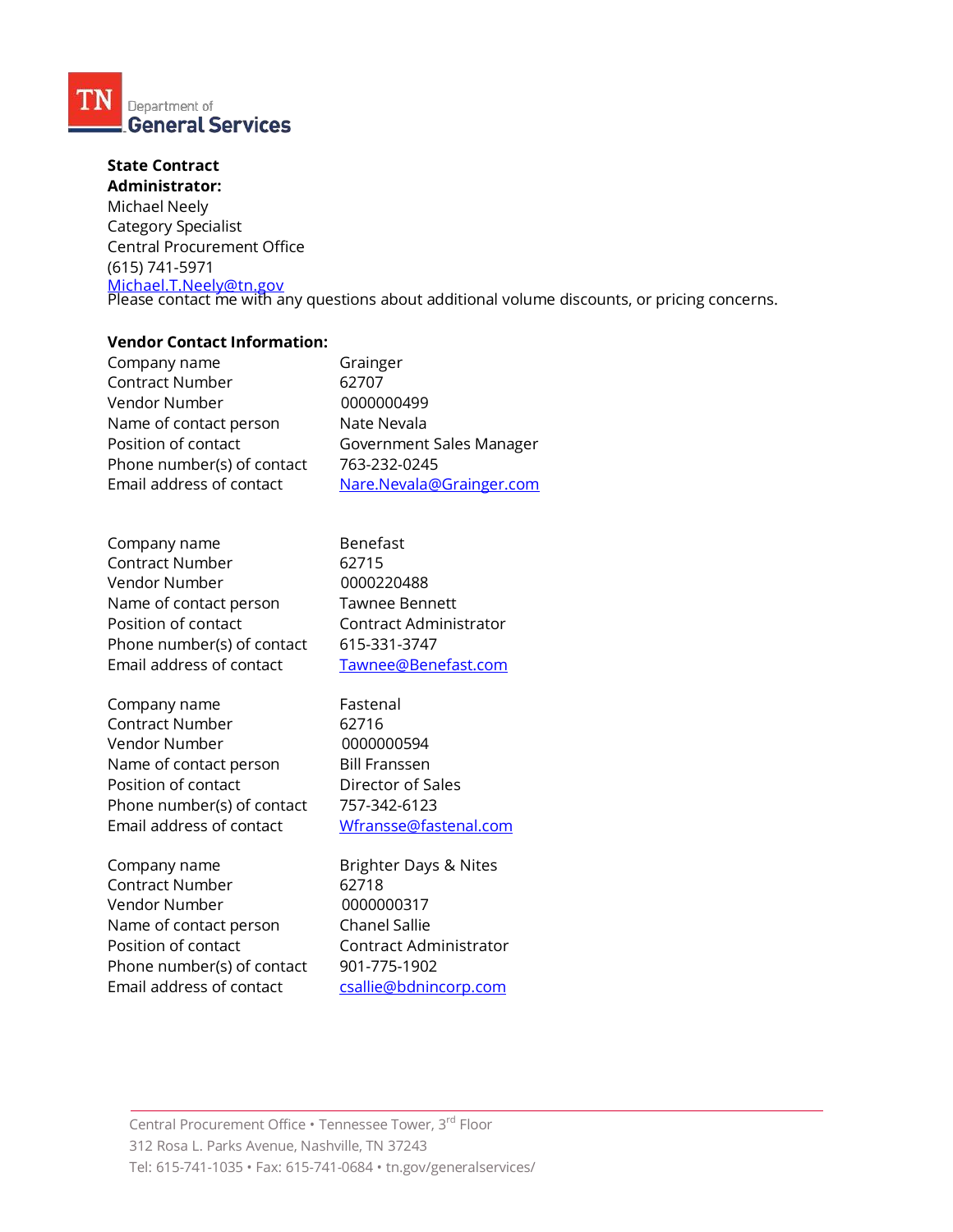

Placing an order- The various methods of placing an order by vendor is listed below.

W.W. Grainger: Direct Contact: Nate Nevala @ 763-232-0245 or [Nate.Nevala@Grainger.com](mailto:Nate.Nevala@Grainger.com) Customer Email: [CustomerSupport@Grainger.com](mailto:CustomerSupport@Grainger.com) Phone: 800-472-4643 Fax Number: 615-255-0311 TN Smart Shop: Available 6/3/19

Benefast: Direct Contact: Amanda Wiese at [contracts@benefast.com](mailto:contracts@benefast.com) Fax orders: Amanda Wiese@ 888-304-5678 Phone Orders: Kellen Bennett @ 615-331-3747

Fastenal: Direct Contact: Chad Wampler @ 615-838-3470 or [Cwampler@fastenal.com](mailto:Cwampler@fastenal.com) Customer Service: 833-790-9932 or [tngovsales@fastenal.com](mailto:tngovsales@fastenal.com) Fastenal Link: [https://www.fastenal.com/en/4172/tennessee](https://urldefense.proofpoint.com/v2/url?u=https-3A__www.fastenal.com_en_4172_tennessee&d=DwMFAg&c=9mDSiW-N7q3Jcc5YTFWHgQ&r=1-TaGhgu7Viah2h1S9uXMyMZGfrY8cZALMFHgtr4xTk&m=fjOxpvkdsQmn2KhGaSXQeWjOoeiNMLWt9NFnWO0f6i4&s=ihyTeY1lP-Dz1Laxg5Z2Nk9ViuprrgHGoM_t3wJjemI&e=) TN Smart Shop: Available 8/12/19

Brighter Days & Nites: Direct Contact: Chanel or Dorothy @ 901-619-3829 or [dlsinclair@bdnincorp.com](mailto:dlsinclair@bdnincorp.com) Fax Number 901-775-1905 TN Smart Shop: Now Has a Hosted Catalog

### **Contract Period:**

Total number of years if all options are exercised: 5 •Initial one year contract term with four, one-year options to renew •Start date: June 1, 2019 •Initial end date: May 31, 2020 •Final end date: May 31, 2024